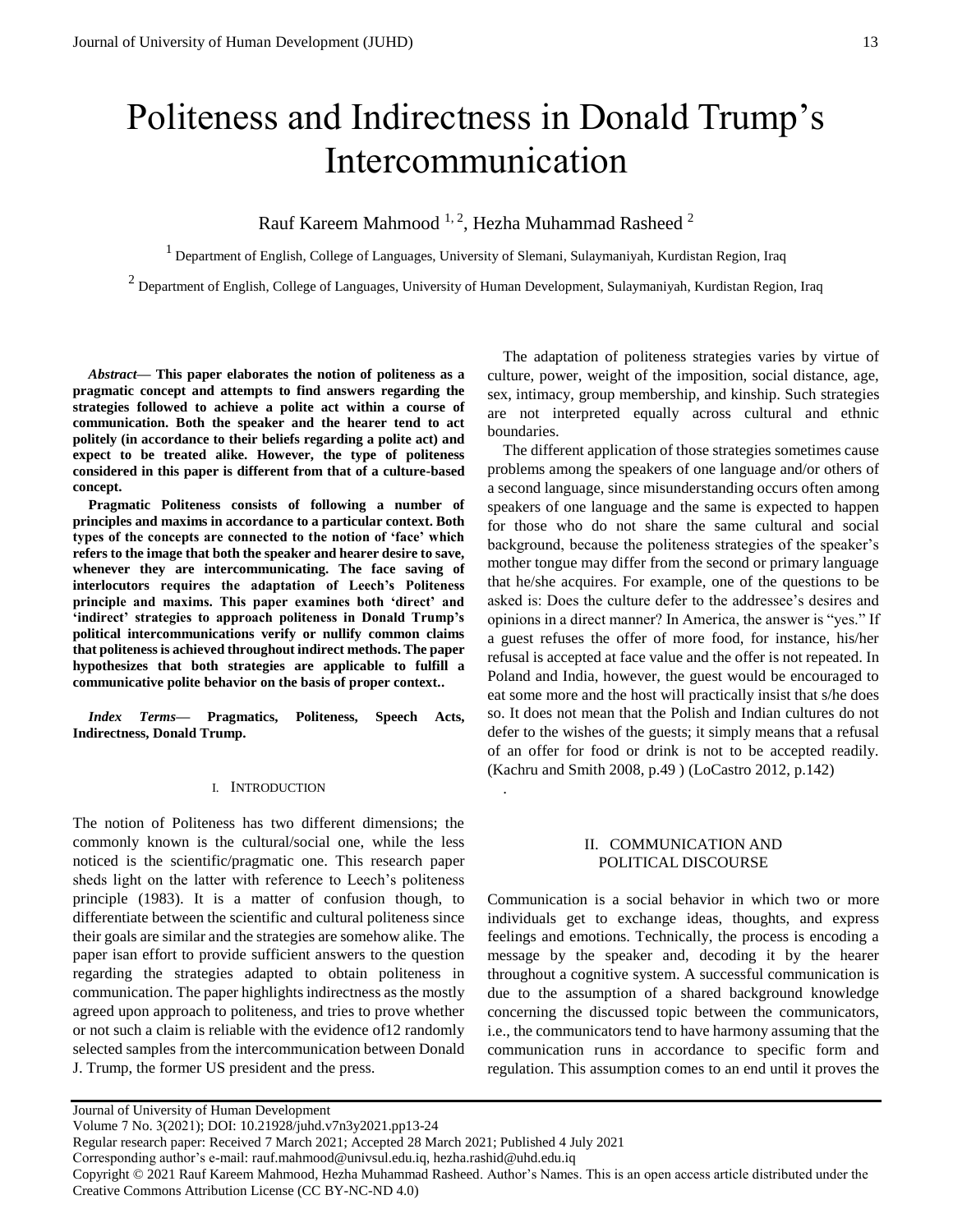contrary in case of misunderstanding or misleading.

The first assumption two interlocutors have when communicating is to have their face protected from being threatened in terms of protecting their public image. Due to its internationality, where most speakers of different languages around the world are aware of, indirectness is the common choice they make when the speakers prefer to deliver an unsolicited note to the listeners in the shape of an implicature. The implicature is often interpreted by the hearer by forming an inference.

Other different factors urging the employment of indirect speech acts in communication would be vocabulary insufficiency, performance error, avoiding the embarrassing and taboo topics, in addition to temporary psychological states of the speaker, such as stress, nervousness, fear and excitement. However, the indirectness of this type is apparently, unintentional.

Aiming at obtaining social and communicative advantages, for instance, speaker's wish for his/her language to be fascinating, desire to increase the force of the message, and competing goals are the primary possibilities for the speaker's choice of being indirect. Individuals utilize their power, social distance and the concept of right and obligation in the community to imply indirectness. Nevertheless, the main reason triggering indirectness is politeness.

According to (Cook 2003, p.61), political discourse is great and the greater the discourse, the greater the scope for disagreement. This greatness is due to the subtle ways of using language to influence and mislead. This disagreement is intriguing. Accordingly, there is a need to understand and combat such language uses, a need to uncover their interwoven texture and rhetorical strategies, augmentative appeals, and other augmentative tactics. These crafted strategies seek to captivate our contemplation, win our patronage, and change our demeanor. (Cited in the Pragmatics of Cogent Argumentation in British and American Political Debates Al-Juwaid 2019, p.45)

In a prime ministerial or presidential context, an argument is a way of enacting character, of demonstrating the ability to lead, and because political debates call for arguments, they are opportunities to enact a prime ministerial or a presidential image (Hinck 1993, p. 6). By responding to the substantive demands of a question or an opposing argument, a candidate shows that he or she has the intelligence to argue to defend his or her image, i.e. a candidate demonstrates an ability to defend against symbolic attacks. Worded differently, such context includes disputes that need to be resolved. As the language used in such a context is highly institutionalized in the sense that it is well crafted not only to attract the attention of the audience but also to convince them of the standpoints presented, this study scrutinizes what makes such a language cogent. Moreover, prime ministerial or presidential debates, as an example of highly eristic context, among others, present a picturesque example where all these issues can be applied. (ibid. p.46).

#### III. PRAGMATICS

Pragmatics was first introduced as an independent field of Linguistics, in (1938) by Charles W. Morris. He addressed it as:

> "The signs of the relations of signs to their interpreters. [….] since most, if not all, signs have as their interpreters living organisms, it is a sufficiently accurate characterization of Pragmatics to say that it deals with the biotic aspects of semiosis, that is, with all the psychological, biological and sociological phenomena which occur in the functioning of signs." (1938, cited in Verschueren 1999, p.6)

Yule (1996, p.3) suggests four areas that he believes pragmatics is concerned with. The first is the "study of speaker's meaning". This suggests that pragmatics is about analyzing what the speakers mean by their utterances rather than the meaning of words and phrases alone. The second domain of pragmatic interest for Yule is studying "contextual meaning", i.e., the speaker's arrangement of his/her utterances in regards to whom, where, when and under which circumstances does the communication take place. The study of how more is communicated than what is literally stated is the third field of pragmatic study, according to Yule. He suggests that pragmatics is the study of invisible meaning in terms of exploring what is unsaid through inference formation by the hearer. Finally, Yule links the speaker's choice to the notion of distance. He proposes that social, physical, and conceptual closeness effects the expressions collaborated by the speaker, due to the shared experiences, i.e, the distance between the two parties imposes on the speaker the amount of data he/she desires to mention.

Disputing the thought that pragmatics is not an addition to Linguistic Theory, Verschueren (1999, pp. 6-7) suggests a different perspective. He believes that, the absence of a notable component to be analyzed upon and/or, any inadequacy to interdisciplinary fields of linguistics due to the lack of a linking object to which language is studied does not make Pragmatics any less dominant field of Linguistics. (Phonetics, Phonology, Morphology, Syntax and Semantics) for instance, each has its own unit to be analyzed upon such as; (phones, phonemes, morphemes…) respectively. The same is for the interdisciplinary fields of Linguistics such as; (Sociolinguistics, Psycholinguistics, and Neurolinguistics) where they each have an object linking them to language studies, where each one is concerned with the study of language and (Society, Psychology and the brain) respectively. However, for Yule Pragmatics is concerned with a full complexity of linguistic behavior in terms of society, culture and cognition. Therefore, he defines it in terms of them all as "a general cognitive, social and cultural perspective on linguistic phenomena in relation to their usage in forms of behavior."

In addition to defining Pragmatics as one component of human language study and a branch of linguistics, Chapman (2011, p.1) consents to Verschueren's belief and studies the field from a multi-dimensional concept. He points out,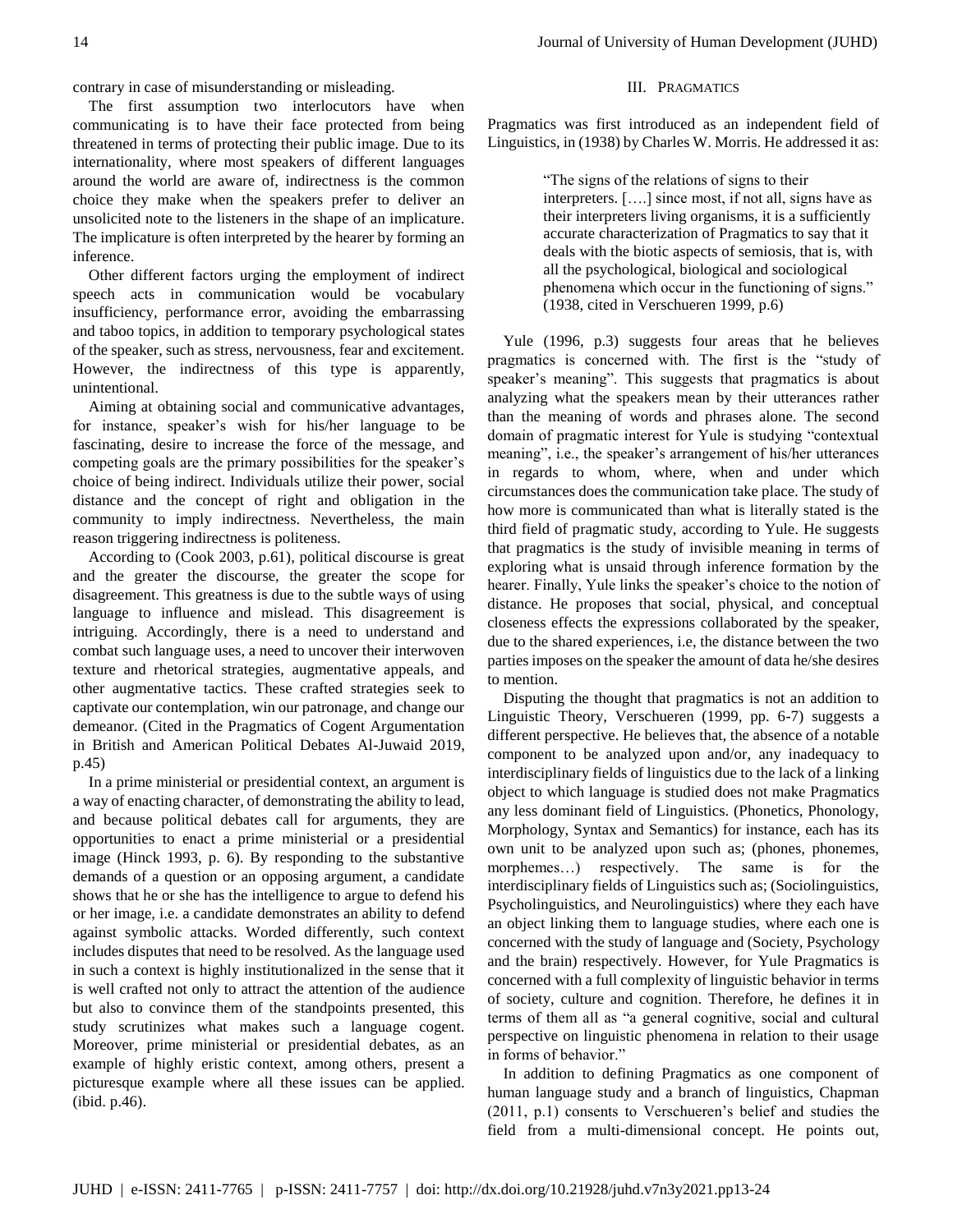"concepts, theories and approaches developed within Pragmatics, are being used by those working in many other areas: both in other branches of linguistics, such as sociolinguistics, stylistics and psycholinguistics, and in different disciplines, such as artificial intelligence, clinical psychology and even Law."

Furthermore, he explains Pragmatics in three terms. An 'informal term', that is, what people mean rather than what they say. Then, 'more precise definition' regarding Pragmatics as meaning in use rather than that of literal meaning. Finally, a technical meaning that concerns studying meaning minus truth condition.

The notion of viewing Pragmatics from the language user's perspective is shared between Crystal (2003, p.364) and LoCastro (2012, p.39). Crystal suggests that, in modern linguistics, pragmatics has to be applied to the study of language from the user's point of view. The linguistic choices the speaker makes in social interactions, and the impact those choices have on other communicators, must be considered. LoCastro, however, believes that, despite being a cognitive process, pragmatics is a social and cultural perspective of linguistic phenomena in relation to their usage in the form of behavior. As a result, through the inference-formation process, the listener infers the speaker's intended meaning, which leads to the assumption that Pragmatics is essentially the study of the extra meaning or that type of implied meaning which has not been explicitly stated in the utterance i.e. it is the study of whatever the speaker has in his mind and wishes to convey.

Emphasizing the significance of Pragmatics in Linguistics, Taguchi (2019, p.1) discusses the role of Pragmatics in second language learning. She highlights the fact that learning a second language is not restricted to its grammar and vocabulary but the appropriateness of manifesting one's ideas and intentions in a way that fits the current circumstances and cooperates with the situation, plays a great part of becoming a competent second language speaker.

Although Levinson (1983, pp.7-9) suggested his preference to limit Pragmatics definition to principles of language usage only in terms of performance, without any reference to linguistic structures, but realizing the fact that the term pragmatics covers both context-dependent aspects of language structure and principles of language usage, he then offered the following definition: "the term pragmatics covers both contextdependent aspects of language structure and principles of language usage". Additionally, Mahmood (2016: p. 128) points out: "A quick look is enough to observe that context, as the main tool or unit of studying pragmatics, goes more smoothly with culture, mind, brain, etc., and not with phoneme, morpheme and sentence." Due to the fact that, both "Pragmatics" and "Semantics" deal with meaning, misconceptions might happen regarding their absolute boundaries. Leech (1983, p.15) has suggested a clear distinction between both fields. To him, Pragmatics, unlike semantics, is concerned with meaning in relation to a speech situation, whereas speech situation consists of addresser and addressee, context, goal, illocutionary act and utterance.

In his 1983 Principles of Pragmatics book, Leech has made it clear that he focuses on the type of pragmatics that studies linguistic communication in terms of conversational principles which have a rhetorical model. That is, effective use of language in its most general sense into everyday communication and only secondarily to the more prepared and public uses of language. He also refers to the significance of considering both pragmaliguistics that is language specific studies and Sociopragmatic that is culture-based studies in communication.

To sum it up, pragmatics answers why a particular behavior is adopted in particular circumstances. It interrogates the communicators' ability of figuring out how to run a successful conversation cooperatively and smoothly, and attempting to find alternative meanings in case of having gaps in communication, until they reach a desired outcome of the conversation. It also studies the strategies used by interlocutors to run a successful conversation.

## IV. SPEECH ACT THEORY

The notion of speech act entails the fact that, through speaking, a person accomplishes goals. Speakers choose ways to express themselves, aiming at making the listeners fully understand their intention to believe, accept or do what they speak. (Bonvillain1993, p.101)

According to Verschueren (1999, p.22), speech acts form one of the basic ingredients of pragmatics. It was first introduced by John Austin as a reaction to the "Logical positivism" movement that Austin calls "Descriptive Fallacy" (Chapman 2011, p.57). According to logical positivism, the only truthful meaning of language is that of logical analysis, in terms of truth and falsity, whereas Austin verified his theory by dividing utterances according to their function to label what is said, as "Constative" and what is done, as "Performative" in uttering specific thoughts.

Chapman (2011, pp.56\_57) treats speech acts as a part of "Classical Pragmatics" for two reasons; being classical in the sense of founding and originality, and representing the establishment within the discipline by means of setting the standards for the type of explanation, the framework for analysis and in many cases the actual terminology used in pragmatics. What he tries to imply is that the concept has not changed ever since it was first released. Austin modified the theory several times, aiming at improving his insights, as well as some terminologies that he thought are of no more of use. This could be evidence that the "speech act theory" is a dynamic theory.

Austin uses the term "speech act" to refer to "an utterance and the total situation in which the utterance is issued". In the present time, the term is used to mean the same as "illocutionary act" which is essentially considered the focal point of the speech act theory itself (Thomas 2013, p.51). Austin also mentions the possibility of a solo speech act performing multiple meanings just as it is the case for one word to express different speech acts, such as, "He has been acting so funny". Taking into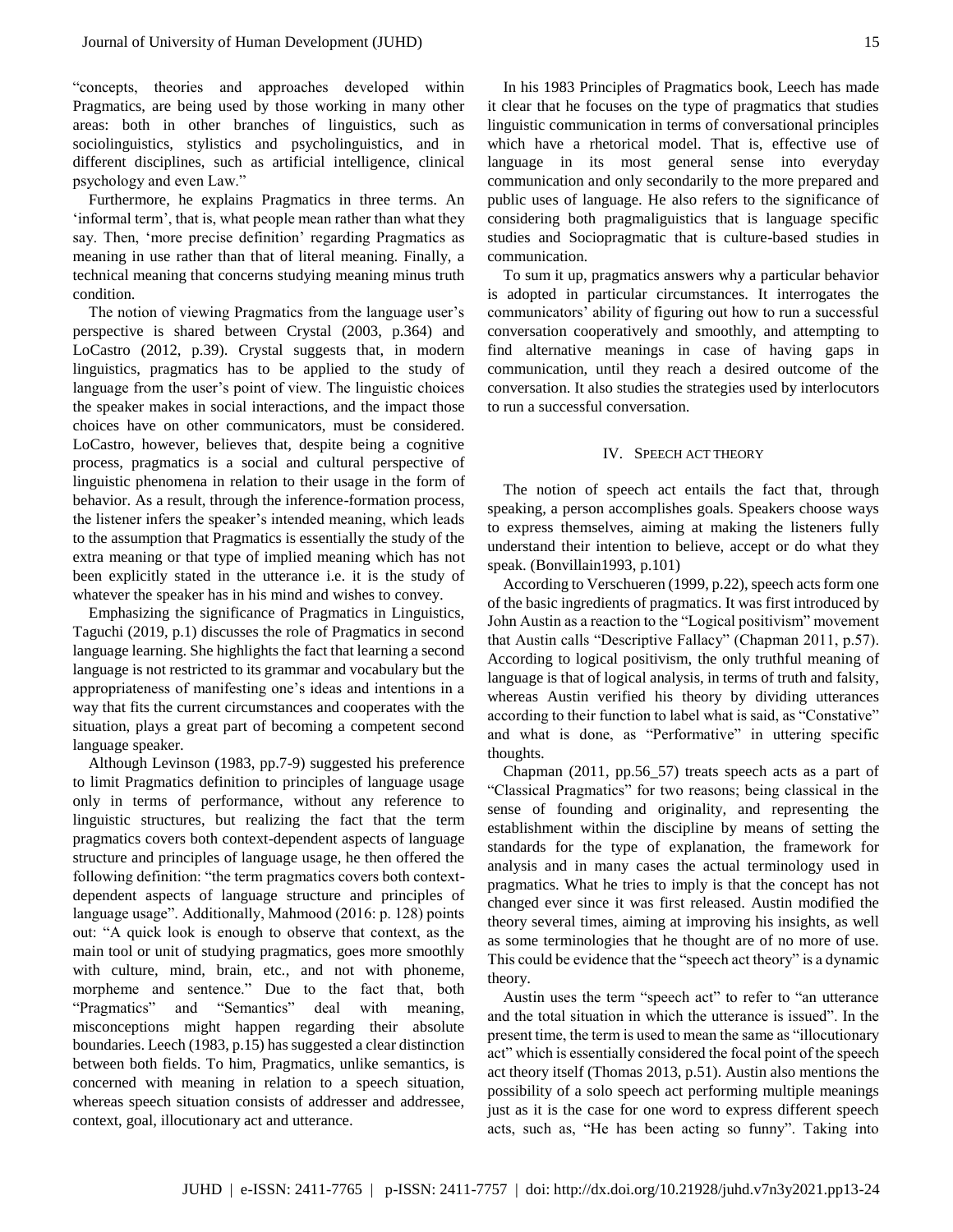(1) Shut the door. Could you shut the door? Did you forget the door? Put the wood in the hole! Where you born in a barn? What do big boys do when they come into a room? (Thomas 2013, p.51)

Despite the fact that each of these terms "speech act, illocutionary act, illocutionary force, pragmatic force" may imply different theoretical positions, however, they are all used to mean the same thing (ibid.).

#### *A. Direct Speech Act*

According to Yule (1996, pp.54-55), a direct speech act is whenever a clear and direct relationship between the form and the function exists in a sentence. i.e., when a declarative sentence is intended to be informative (statement) for instance. This means that the speaker has no intention to generate a complicated message.

Crystal (2003, p.140), on the other hand, highlights the speaker's purpose in uttering the statement by means of getting someone (usually the hearer) to do something for the speaker. Black (2006: p.19) calls it a direct correlation between the grammatical form of an utterance and its illocutionary force, i.e. when there is a direct mapping between form and function of the utterance.

## (2)The world is his stage. (Declarative, performing informative)

#### *B. Indirect Speech Act*

Indirect speech act refers to the types of utterances where the relationship between the form and function of the statement is indirect. i.e. no clear link exists between what is said and what is meant. It is the type of speech act where the speaker leaves the hearer to work out the meaning s/he intends. (Black 2006, p.19)

This is often a simple task for the addressee to accomplish, by interpreting the meaning (the force of the utteranceillocutionary act) via inference. (Dawn & Wichmann 2012, p.41). The inference is based on shared knowledge between the communicators.

The most common type of indirect speech act for Yule (1996, p.56), however, is that of a request form. He believes that such utterances have a demand for an action despite their direct appeal for an answer, as in:

16 **Journal of University of Human Development (JUHD)** 

#### (3) Can you hand me the pen?

The speaker is basically asking the hearer to perform an action rather than asking about showing him/her certain physical capability. The speaker is seemingly considering the fact that despite the hearer's capability to do the act, s/he might refuse to perform it or is not simply interested in doing it for any possible reason. Therefore, the speaker seeks his/her request in a way to effectuate the hearer in addition to avoiding any embarrassment to him/her. So, it can be stated that the speaker respects the hearer's freedom of action and tends to show solidarity, not imposition.

Yule (1996, p.56) believes that to be polite is to be indirect in expressing yourself. That might be the case but only if we take a look at the context to understand why.

According to Saeed (2009, p.247), individuals in a set of conversational participants are required to maintain a kind of mutual self-interest that is maintaining self and other interactor's face. This claim harms both faces of the interlocutors, since many verbal interactions appear as threats. For example, advising, suggesting, requesting and ordering are threats to other's negative face, for the other's freedom of choice or autonomy has been violated. Then, to disapprove, disagree, accuse and interrupt, threat, curse, causes harm to the positive face, since the self-image has been destroyed. Again, confessions and apologies make pose a threat to one's own face.

Therefore, to Saeed (2009), indirect speech acts are among a series of strategies that individuals tend to use in an attempt to reduce the threats to both faces. For example, to request in an indirect pattern, 'Would you please turn off the TV?' instead of a direct request 'Turn off the TV.' that Saeed refers to it as 'negative politeness' since it lessens the weight of a request on the hearer's face, whereas a positive politeness pattern reduces the threat in a disagreement, interruption or disapproval, such as; 'I am afraid to say that you are wrong' instead of a direct state 'You are wrong'.(ibid p. 247)

So, most people believe that the more indirect the utterance is, the politer it would be, as Leech (1983, p.108) states, the indirect statements tend to be politer because they increase optionality for the hearer, whilst decreasing illocutionary force.

However, some criticize Leech for ignoring the fact that indirectness can even be impolite. Therefore, context plays an important role in the illustration of politeness. Just like his contribution to sarcasm and banter, a contribution that has been of particular use in the realms of impoliteness. He first defined them in terms of irony as follows: 'If you must cause offence, at least do so in a way which doesn't overtly conflict with the PP, but allows the hearer to arrive at the offensive point of your remark indirectly, by way of an implicature'. He later expands: Apparently, then, the IP is dysfunctional: if the PP promotes a bias towards comity rather than conflict in social relations, the IP, by enabling us to bypass politeness, promotes the 'antisocial' use of language. We are ironic at someone's expense, scoring off others by politeness that is obviously insincere, as a substitute for impoliteness. (ibid, pp.82, 142)

Both concepts of 'politeness' and 'indirectness' will be analyzed in Trump's intercommunication with the press, from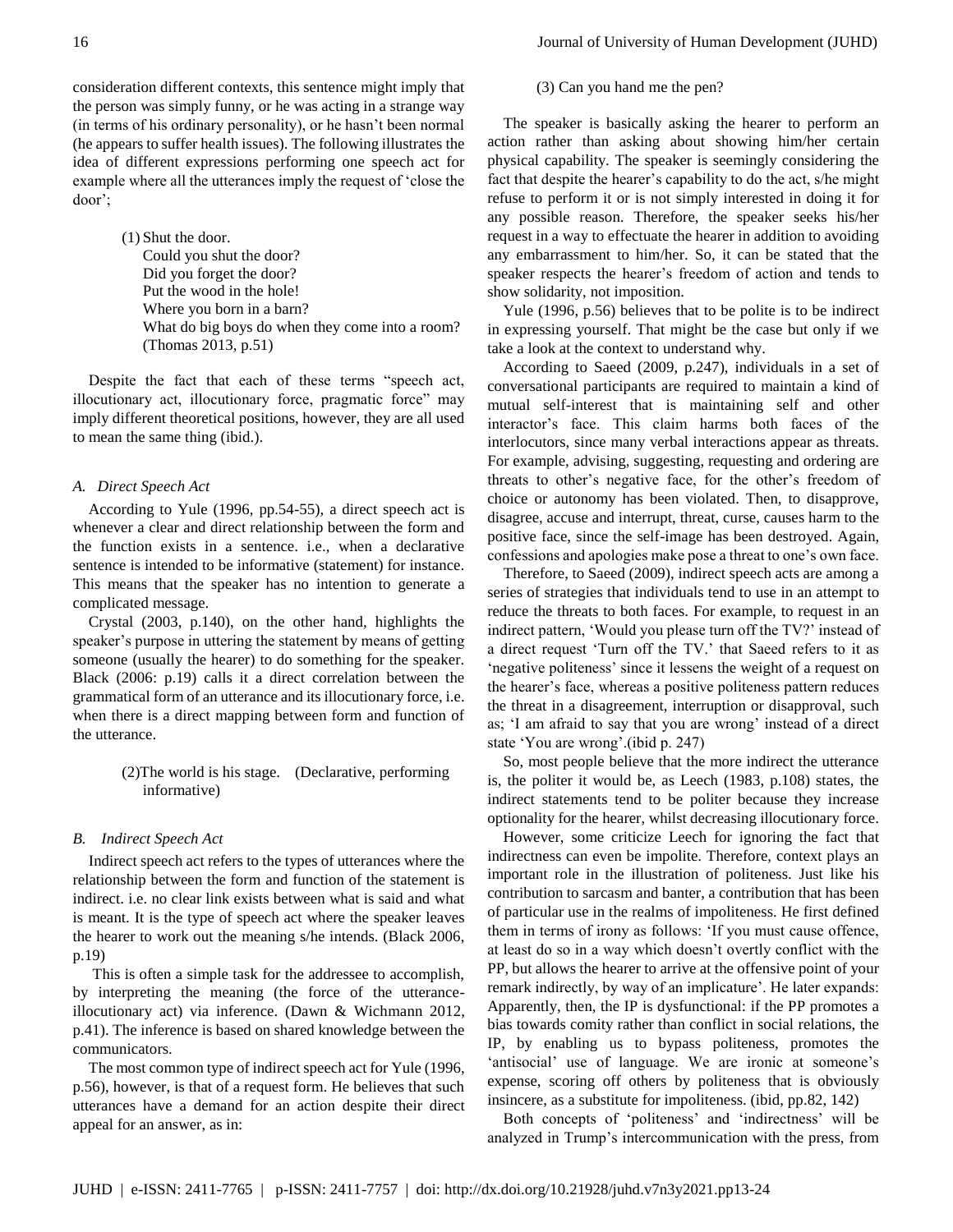a pragmatic standpoint, banning the social and cultural view.

 Based on Leech (1983, p.104)'s assumption that different kinds and degrees of politeness are called for in different situations, the illocutionary forces are classified into four types, in terms of their relation to social goals in gaining comity. One may argue that, why would it be necessary to mention the social dimension since the subject is covering the pragmatic perception of the concept. It is simply because pragmatics is all about context of communication which is a social behavior of its own. One cannot tell whether the concept is successfully applied, if it is not for the communication context.

- 1. Competitive: when the illocutionary and social goals compete. In cases of ordering, asking, demanding, and begging.
- 2. Convivial: when the illocutionary and social goals coincide. For example, inviting, greeting, thanking, and congratulating.
- 3. Collaborative: the illocutionary and social goals are moderate. Such as asserting, reporting, announcing and, instructing.
- 4. Conflictive: as the name suggests, both illocutionary and social goals conflict. Namely threatening, accusing, cursing and reprimanding. (ibid)

#### V. TRUMP'S MANIFESTATION OF POLITENESS AND INDIRECTNESS IN HIS INTERCOMMUNICATION

#### *A. Donald J. Trump*

Trump is the 45th President of the United States, who defines the American success story. A graduate from University of Pennsylvania's Wharton School of Finance, following his father's footsteps in the world of business. Trump had also attempts to become an author as he has written more than fourteen bestsellers, including, "The Art of the Deal", the first published book of him and it was considered a business classic. [\(https://www.whitehouse.gov/people/donald-j-trump/\)](https://www.whitehouse.gov/people/donald-j-trump/)

Despite his success as a business man, he would approve on setting his foot into the political domain. He eventually managed to take part in the United States' 2016 election campaign as an independent figure whom some referred to as "disruptor" and "outsider" who took advantage of the cozy status of the government that serves allies not the messes (Herbert, McCrisken and Wroe: 2019). [\(https://www.whitehouse.gov/people/donald-j-trump/\)](https://www.whitehouse.gov/people/donald-j-trump/)

Similar to any public figure in the society, Trump has got his own share of nation's opinion split about him. For some, he was excused and minded in any act he was involved in while, for others who had an anti-Trump attitude against him, he was obviously not satisfactory at any account.

So, for Gingrich (2017), the American historian and a close friend of Trump family, it was astonishing that the elite media and much of the political establishment refuse to try to understand Donald Trump. According to Gingrich, Trump is one of the most remarkable individuals to ever occupy the White House and his set of practical business experiences—and his lack of traditional political-governmental experiences—has made him a unique president not the otherwise. In addition to that, Trump is the first person to be elected president without first having served in public office or as a general in the military.

Since he announced his bid for the presidency, Donald Trump has been misunderstood, underestimated, and misrepresented, Gingrich (2017) claims. And having known this himself, Trump acted accordingly. He was well aware of the fact that he was an outsider for the presidency campaign, since he came forwards into the presidency campaign independently with neither support from neither political party nor having any political background himself.

Therefore, he has chosen to abandon all forms of ready speeches and to talk with the crowd spontaneously, where the pundits accused him of "rambling". Yet, it was an act of extraordinary message discipline according to Gingrich (2017). Another change that he initiated was that of self-financing his campaign as many thought that the candidates for the presidency were only listening to the voices of whom they owe their campaign. So, he intended to prove that he is people's president and will serve them all equally.

In the light of the probability that the political establishment and the mainstream media, as Gingrich mentions, are working on representing Trump in a negative way for no specific clear reason so, (Gingrich 2017) instead, advices anyone who wants to know the real Trump, must study his background and neglect everything that comes from those mentioned previously.

Due to his wide experience in business management and decision making and complete conscious of what he has got himself involved in Gingrich (2017) argues that Trump came to take charge of a nation prepared with needed equipment to face any unexpected situation. As he is the man of tough times and he has been to such circumstances in one way or another, himself.

He is also a professional speaker who used to give speeches to gatherings of over 10 thousand people regularly, and this feature of him has served him in being unique in holding fruitful communication with his people where everyone can feel that he is talking to them each and everyone solely with total attention and consideration. (ibid)

In his illustration, Leech had suggested a set of six maxims to determine a polite act in a course of communication. He also addressed them to be as a completion or addition and even rescuer to Grice's (1975) Cooperative Principle, by means of that the Cooperative Principle would be weakened if its apparent exceptions are not satisfactorily explained.

It is worth to mention that different societies view the strategies to a polite act differently. Therefore, the application of the Cooperative Principle might take the priority for some of them, whereas others give the Politeness Principles more credit over the CP and, eventually sacrifice one of the CP maxims for the sake of reaching a polite goal. This usually happens in an act of 'irony'

The following examples are illustrations of Donald Trump's manifestation of strategies for a polite act in different occasions.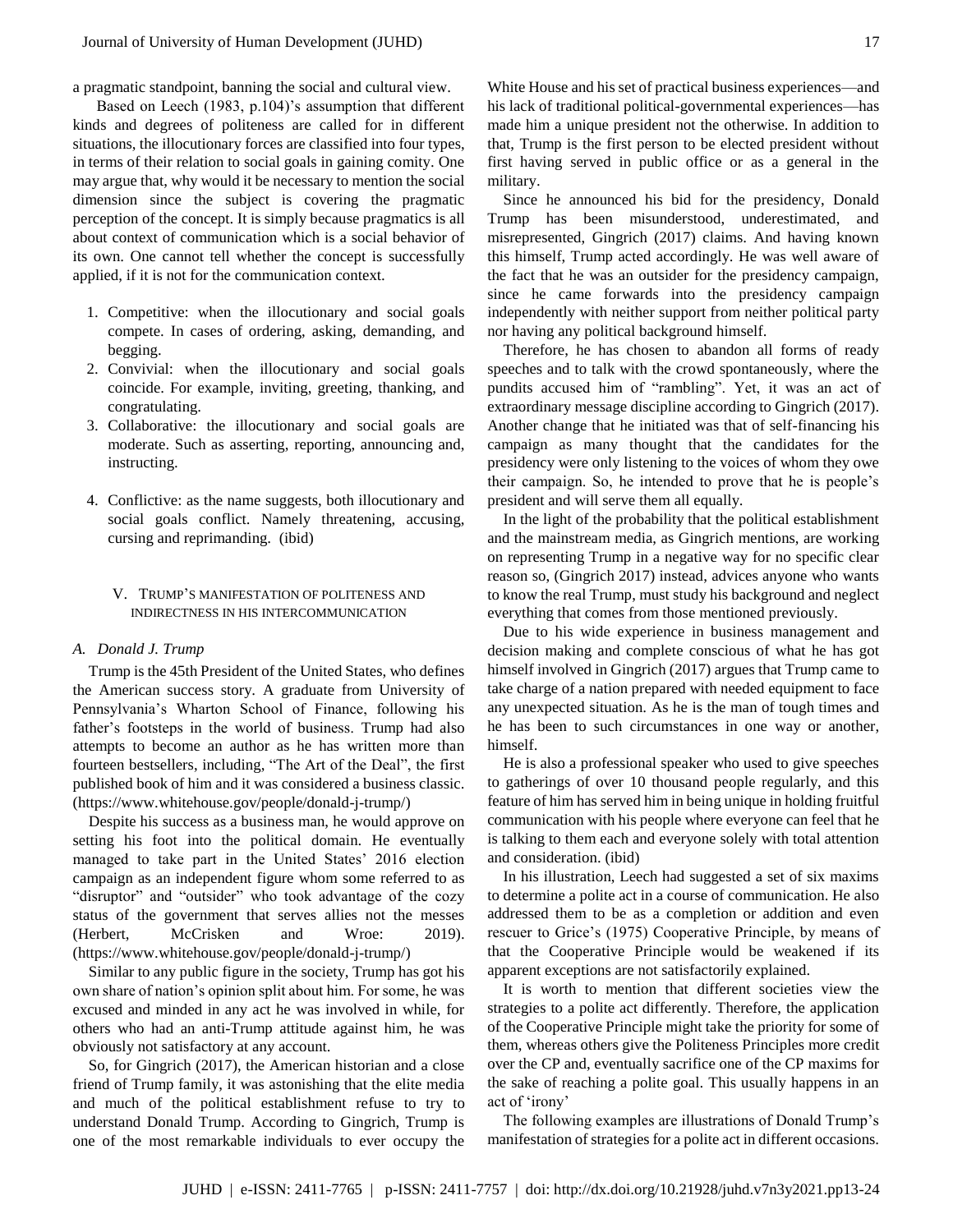- A. Tact and Generosity Maxim
- 1. In one of the debates in 2016 between Donald Trump and Hillary Clinton, the Democrat candidate for the United States presidential election, a reporter asked both candidates to say something nice about each other since in most of their debates, they were verbally attacking each other. Trump's reply came as the following:

"I consider her statement about my children to be a very nice compliment. I don't know if it was meant to be a compliment, but it is great. I'm very proud of my children, and they've done a wonderful job and they've been wonderful, wonderful kids. So I consider that a compliment.' I will say this about Hillary: "She doesn't quit, she doesn't give up, I respect that. I tell it like it is. She's a fighter. I disagree with much of what she's fighting for, I do disagree with her judgment in many cases, but she does fight hard and she doesn't quit and she doesn't give up."

[https://www.vanityfair.com/video/watch/hillary-clinton-and-donald-trump](https://www.vanityfair.com/video/watch/hillary-clinton-and-donald-trump-say-something-nice-about-each-other)[say-something-nice-about-each-other](https://www.vanityfair.com/video/watch/hillary-clinton-and-donald-trump-say-something-nice-about-each-other)

In the beginning of his speech, Trump observes both Tact and Generosity maxims. The reason for mentioning both maxims together is that following one maxim leads to following of the other accordingly. Therefore, Trump is being tactful and generous giving credit to Hillary's statement where she describes his children. Even though he expresses his hesitation to consider the statement a compliment, however, he soon repeats his gratitude for such an act from Hillary.

Trump continues observing the generosity maxim by highlighting the strength points of Hillary describing her as someone who 'does not give up', and that 'he respects that' despite the fact that he is not in complete agreement with most of her beliefs, yet, the statements positive sense weights more than that of a negative one as he grants her his approval for being a great fighter.

In addition, Trump's statements are also directly related to the point of discussion and far from being ambiguous. It indicates complaints with CP maxims where he clearly and truthfully expresses his thoughts by adopting short, yet meaningful utterances. This feature also supports Leech's description of Collaborative act in speaking. (Leech 1983, p.104)

In terms of the used speech acts, no implications were noticed. His statements appeared to be spontaneous and completely unprepared, since the question was unexpected for both debaters, as they usually tend to highlight each other's social, political and sometimes psychological weaknesses, and were hardly positive about each other. Nonetheless, he showed respect for Hillary's statements and performed the act of politeness directly and firmly.

2.Giving a speech to a crowd gathered in support of the United States' Law enforcement, Trump has addressed the crowd as follows.

"…. I am honored to welcome, we call this a peaceful protest, to the Whitehouse in support of the incredible men and women of law enforcement and all the people that work so well with us. And I have to tell you that our Black Community, our Hispanic Community, thank you very much"

The former US president starts his speech with a positive polite act of greeting the crowd warmly and showing appreciation for their attendance, as well as describing them 'the peaceful protest'. He then continues his support addressing the service specified in his country's law enforcements, and describes those administrations as 'incredible men and women'. This is considered showing politeness to the third party according to Leech (1983, p131), where s/he might be a part of the communication or an absent figure. The speaker tends to show respect to him/her due to his/her respect to the listener.

Trump's insistence to point out the terms 'men and women' (indicates not only his intention to show respect to the third party as mentioned previously but also to reiterate his view regarding equality between them and that he has appreciation for women as men, which is something he was often accused of not doing.

He then carries on his tactful speech by expressing gratitude to the 'Black and Hispanic communities' which are two widely spread communities in the United States in the country. The initiation to irony and solidarity, and the sense of welcoming that echoed in Trump's speech imply a generous act of politeness.

He delivered an indirect falsification for the claims of him being racist and anti-Hispanic figure. His emphasis on the Black and Hispanic community is the best evidence, especially after the false killing of George Floyd, the African-American individual, whose murdering led to the outbreak protests throughout the United States. Another issue is the wall, the victory that Trump administration is proud of, forever. Building of the wall started at the beginning of Trump's wining of presidency. It was also one of his greatest goals he mentioned in the presidential electoral campaigns. The wall was mainly, according to Trump, to protect the US by preventing illegal immigrants from Mexico to pass the US-Mexico border.

So, in this speech, Trump has indirectly initiated an act of generosity by addressing both the Black and Hispanic communities as 'our' communities. He intended to navigate the idea that, these communities are part of the American population and anything opposing those believes are nothing but allegations.

As far as the cooperative principle is concerned in this specific context, the former president's speech is truthful, since there is no evidence to prove otherwise. The speech is also implicature formation, or evidence for and implicature or plies as for the application.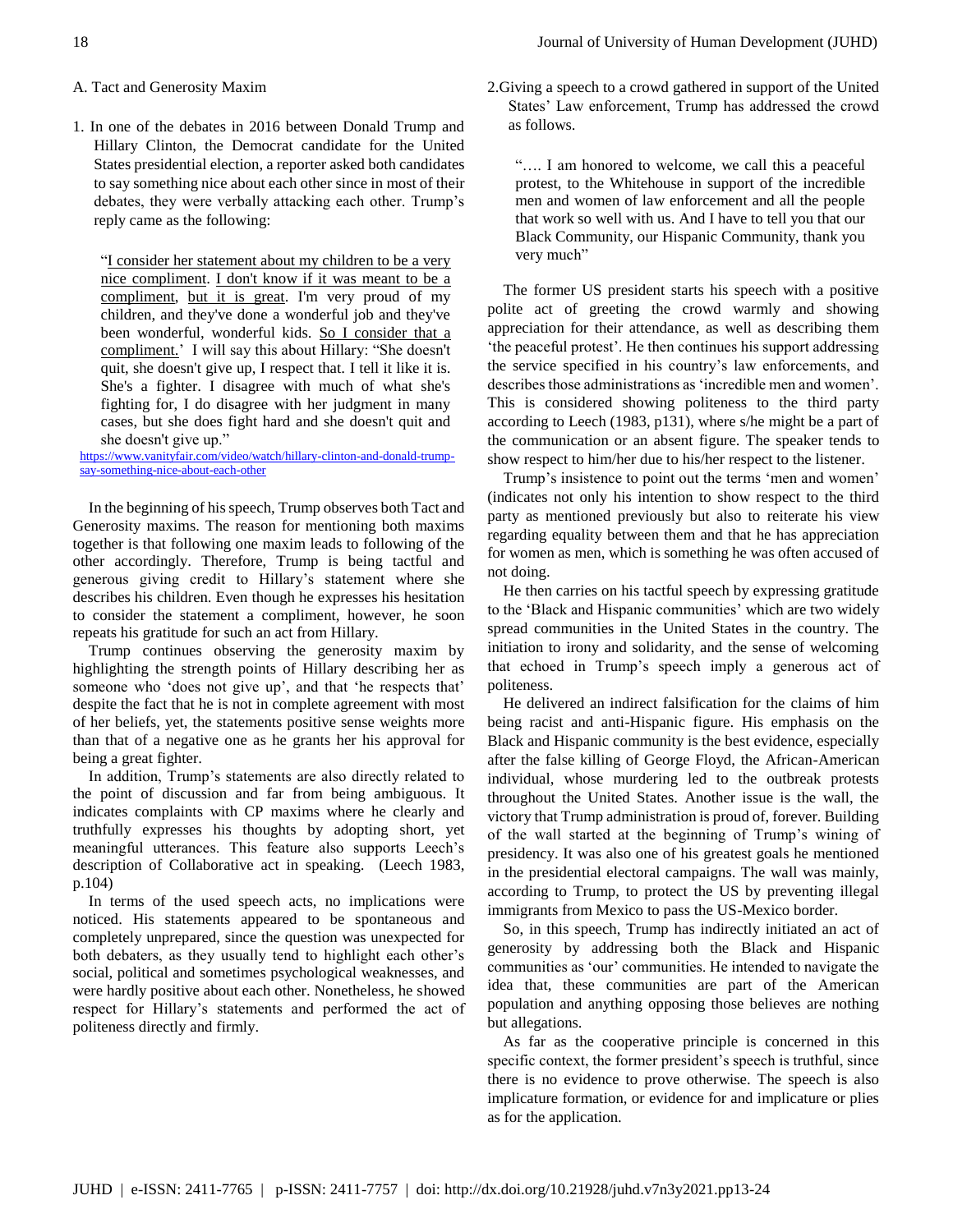3. Donald Trump made a tweet on Sep.27th, 2020, regarding his nominee to the Supreme Court. He wrote:

"Today, it was my great honor to nominate one of our nation's most brilliant and gifted legal minds to the Supreme Court. She is a woman of unparalleled achievement, towering intellect, sterling credentials, and unyielding loyalty to the constitution: Judge Amy Coney Barrett…"

[https://twitter.com/realdonaldtrump/status/1310036242470514689?s](https://twitter.com/realdonaldtrump/status/1310036242470514689?s=21)  $=21$  (Tweet) <https://twitter.com/realdonaldtrump/status/1310036242470514689?s=21>

(Video)

Trump started the tweet with a direct gratitude towards the judge he has chosen to join the Supreme Court. He is apparently being tactful and generous in his view of the judge and appreciative other talent and hard work.

The former president has an indirect dispatch in the tweet, though. Trump was being accused of attacking women since the early days of his campaign. People, who were not obviously in his supporting zone, were accusing him of hating women. So, this step from the former president was to prove those claims wrong, and to show them that he is supportive of powerful women and trusts them to be in charge of sensitive duties.

The tweet is short and simple, but clear, informative and truthful. He did not attempt misleading, and avoided ambiguity in terms of the content of his tweet, which was to celebrate Barrette, the judge. Therefore, it is fair to say that the writer has observed all the CP maxims, by means of being quantitative and qualitative in his short message. As well as being brief and obeying the maxim of manner, in addition to his collaborative and convivial approach to Leech's politeness principles.

4.On Dec.12th,2020, the former US president, has made a short appearance on Tweeter to announce the good news for his nation and the world. It was the accomplishment of delivering the anti Covid-19 vaccine … he addressed the nations as follows:

"I have really good news. Today our nation has achieved a medical miracle. We have delivered a safe and effective vaccine in just nine months. This is one of the greatest scientific accomplishments in history. It will save millions of lives and soon end the pandemic once and for all …… on behalf of the American people I'd like to thank all of the brilliant scientists, technicians, doctors and workers who made this all possible. Pfizer and Moderna have announced their vaccine is approximately 95% affective, far exceeding expectations. These vaccines are also very safe. American citizens participated in clinical trials that were far larger than normal and had no side effects… Today's achievement is a reminder of America's unlimited potential when we have the will and the courage to peruse ambitious goals …"

<https://twitter.com/realdonaldtrump/status/1337586206683574272?s=21>

The former president starts his speech with a positive vibe announcing really good news (from his perspective). He addresses the nation as miracle makers, referring to the healthcare givers and appreciating their role. He continues praising the nation by granting them one of the greatest accomplishments in the history. Then he gives comfort and assurance that their life would get back to normal again, due to the amazing accomplishment their fellows have achieved and

the 'it will save millions of lives' expression is an indirect message for the Democratic politicians and the people supporting them that the pandemic will end in the hands of this president unlike their constant accusation for the increase of death rates due to Covid-19 and that Trump's administration could do nothing about it.

He again shows his gratitude and appreciation to everyone who contributed to such miracle and calls them by their occupations to say that each one of them has his/her own share in this achievement, no matter if they were directly in the labs or not.

The former president then goes to using his power and influence positively (line 5,6,7), to convince people to get vaccination, and ensuring them that it is safe, referring to the confirmation from (Pfizer and Moderna\_ the Vaccine Companies). The former president is apparently well aware of his role as president in critical times in particular, therefore he does his best to make his people believe in him and do whatever he asks as it would be the best for them.

Despite the variety in manifesting politeness, these samples have some common factors in the application of the concept. They are all to be described in terms of (Leech 1983, pp. 104- 105)'s convivial illocutionary function that is an intrinsically polite illocution with a positive polite nature, including 'thanking, appreciating, showing gratitude and congratulating'. These types of illocution's are of the benefit of the hearer with no cost, and only the physical efforts to the speaker by making the statement is what considered costly for the speaker.

Then, the adaptation of truthful, short yet meaningful statements, indicate speaker's intention to cooperate in terms of (Grice 1975)'s Cooperative Principle. Since the truthfulness refers to the speaker's application of (Quality maxim), while the employment of short, but purposeful statements explains his will to employ the (Quantity maxim). The same is true for the unity and clarity of the statements which correspond to the (Relevant) and (Manner) maxims respectively.

#### *B. Approbation and Modesty Maxims*

1.Weijia Jiang is an Asian CBS reporter. She asked Donald Trump about his delayed order to close the borders to avoid the spread of COVID-19.Donald Trump answered:

"Who are you with? So, if you look at what I did in terms of cutting off or, banning China, from coming in.. Nice and easy, just relax …we cut it off, people were amazed, these gentlemen, everybody was amazed that I did it… We were very early and, I am the president and you know what I just did … how many cases of virus were here in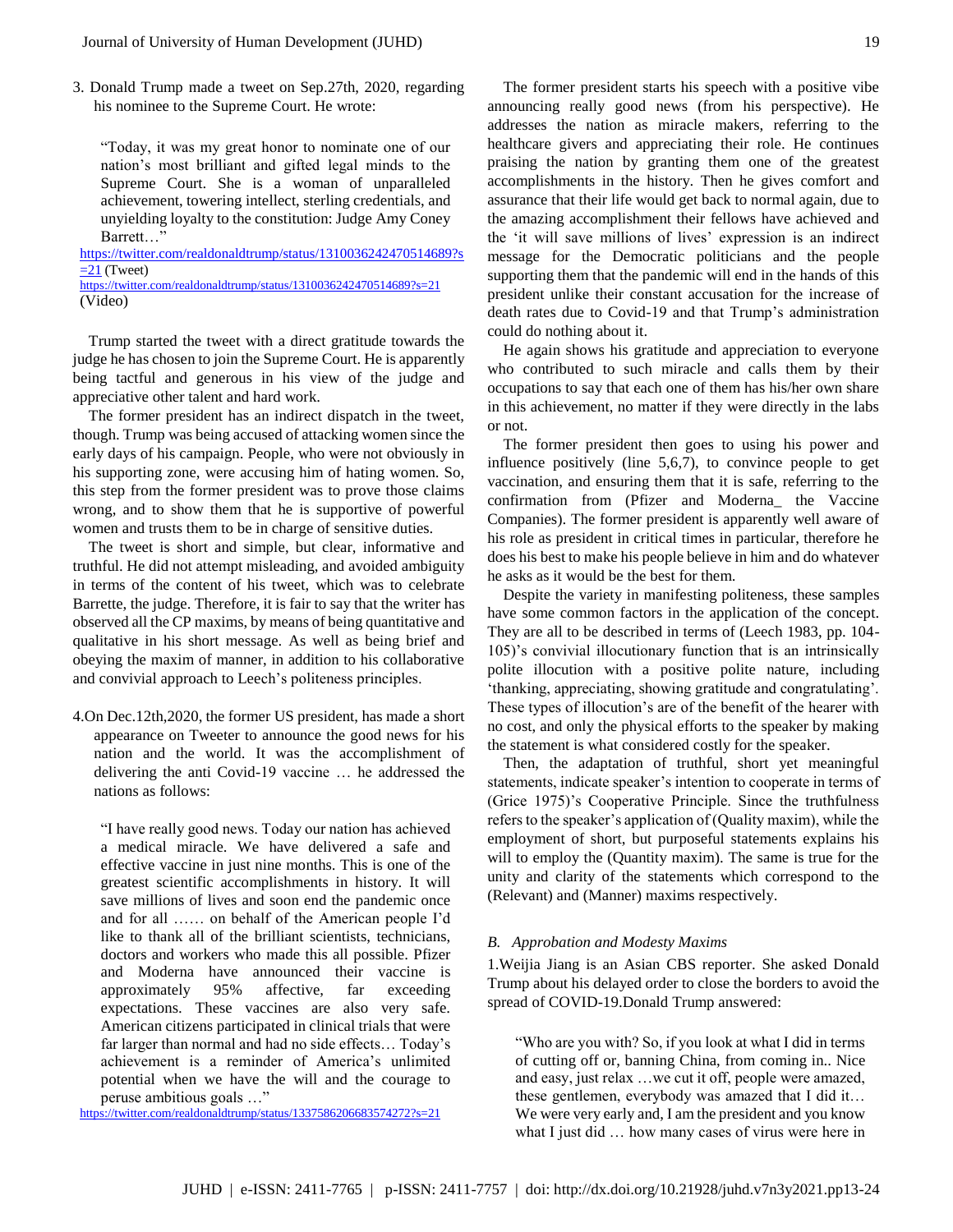the United States when I issued the ban? Do you know the number?... No, no, no, you have to do your research.. Keep your voice down, please, keep your voice down…And you should say thank you very much for good judgment.

Go ahead; please" (referring to another reporter to ask his/her questions)

<https://www.dailymotion.com/video/x7tmyls>

The former president starts his answer, by asking a direct question about the agency that the reporter works for. This seemingly implies his intention to react not in accordance to the question by means of answering it, but, as to whether or not the reporter is broadcasting from a station that the president is in good terms with, i.e. he has a premeditated attitude towards the situation, with no consideration to the question. He usually tends to react with a negative attitude towards the agencies that are not of his preference.

Then, he starts answering by 'banning China from coming in'. In addition to the ill-mannered act of directly threatening and accusing the third party, this sentence includes violation of CP's relation maxim since the speaker is not relevant to the question's topic in his statement. He focuses on placing the blame somewhere else, referring to the country where the Covid-19 has first appeared. The former president may have intentionally attacked the country, as the reporter is from Asian origin, hence he may attack an Asian country through the reporter. In both cases of intentional or unintentional act, it is an impolite one. If the threat is meant to be for China, then a third party has been treated disrespectfully. If the threat was intended to be to the reporter, it is also an obvious direct threat to her face.

Donald Trump goes on by directly praising himself and what he has done for the country and how quick he was in closing the borders. He supports his claim by referring to the amusement of people for what he has done. This is an explicit act of exaggeration of one's generosity which violates the first submaxim of Modesty and committing the social transgression of boasting Leech (1983, p.136).The act of exaggeration that Trump is practicing is also tedious according to (Leech 1983).So, the speaker fails to commit himself to a favourable opinion which means that he cannot (truthfully) do so, hence violating Approbation and Modesty maxims. Where he could simply avoid dispraise and causing harm to the listener by making some relevant, yet indirect statements referring to the crisis the virus caused.

The speaker attempts to embarrass the listener and implicate doubt regarding the latter's accuracy in her report preparation, when he asks her whether or not she is informed about the number of virally effected people in the US whenever he (Trump, the speaker) closed the borders, and asking her, by means of preparing the questions she wants to ask on the basis of a well-managed research. One more time the speaker fails to commit himself to a favourable opinion concerning the hearer, but rather to himself which implies that he is not obeying the Approbation maxim regulations on the account of Modesty maxim. i.e., the speaker is praising himself on the account of dispraising the hearer.

Trump has also violated the CP's Quality maxim in regards to the number of effected people at the time of issuing the ban, since many reliable sources had provided genuine reports declaring thousands of deaths on daily basis, in addition to the United States' infection and death records which hit the top compared to other countries in the world for quite some time. Donald Trump also exaggerates in claims regarding the effect of the mission he had accomplished banning the US soil borders with China, thinking that it is the best way to handle the pandemic crises. The act of exaggeration is also tedious according to Leech (1983).

Through the act of imposition, the speaker practices threat to the hearer's face when he praises himself and indirectly brings to attention the role he plays in the country by stating that he is the one who knows the best for the country'. In the end of his statement, Trump accuses the reporter of not being thankful and appreciative, but questioning his power instead. The tone of imposition beholds the refusal of showing cooperation in the communication. The threats to the hearer's face and freedom of choice are indications of another aspect which (Leech 1983, p.105) has pointed out, that is a conflictive illocution which conflicts with the social illocutions where the second party is often considered and being politely behaving.

The speaker has also violated the maxim of manner, since the sequence of his speech was not properly arranged and was often distracted. He was not related to his topic as well. He brought up topics of praising himself that were not a part of the reporter's question.

2.A briefing was held for the former US president to discuss an incident of confidential data exposition. He states:

Donald Trump; "I think it is disgraceful, disgraceful that the intelligence agencies allowed any information that turned out to be so false and fake, out. I think it is a disgrace and I say that, and that is something that Nazi Germany would have done and did do. I think it is a disgrace… They are going to suffer the consequences… and as far as CNN going out of their way to build it up … I am not going to give you a question, you are fake news."

[https://www.youtube.com/watch?v=W6ZHY0E4\\_Wg](https://www.youtube.com/watch?v=W6ZHY0E4_Wg)

At the beginning (line 1), the former president expresses his discomfort over the exposition of some classified data, with an expression of bitterness and direct accusation to the intelligence agencies that happen to be the third party, for his belief that they caused such undesirable incident. He then continues his attack, not only to the third party but to the fourth party this time when comparing the agencies act of disgrace, according to him, to that of the Nazi Germany. This is a complete violation of the first submaxims of both Approbation and Modesty maxims towards the third party. Unlike the previous speech, the speaker in this precise speech has not employed any statement of praise to himself. However, the strategy of attack and accusation for the third party is just about doing so by means of Approbation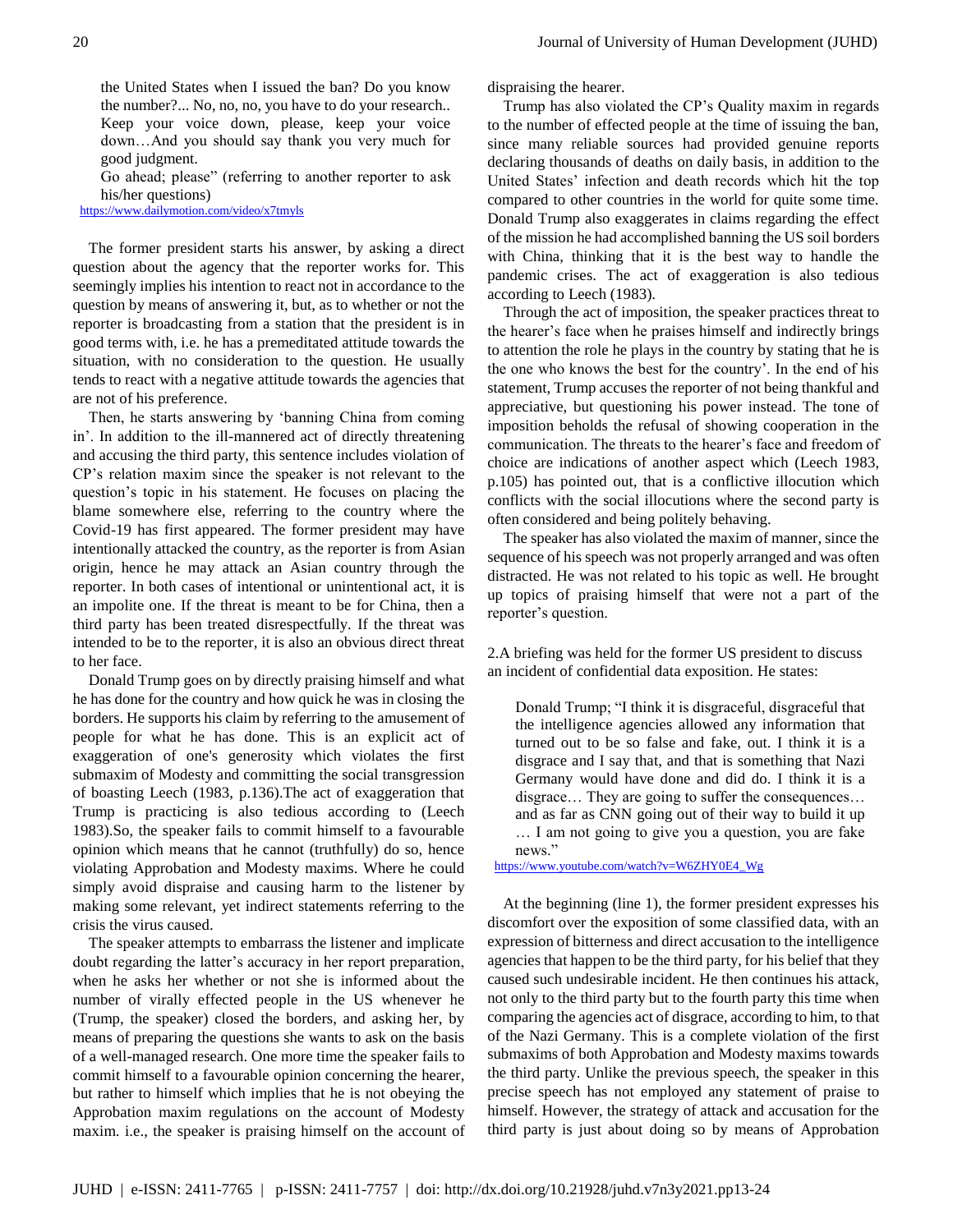maxim. In any given situation where the third party is involved, the speaker should consider the third party's position in the communication, meaning that, if the third party happened to be on the speaker's side, then the speaker has the freedom to dispraise him/her/them on the account of praising the second party, which is not the case of this speech event. The second probability is that to consider the third party, the 'other', in Leech's (1983, p.131) term, where the speaker is obliged to show politeness, which again did not happen in this communication setting. So, not to praise one's self, does not necessarily imply praising the other, as this example illustrates. Before moving to address CNN at the end of his speech, the former president makes a promise of threat targeting the ones who are held responsible, by paying the consequences of their action. Then he finalizes his statement with a punishment to CNN by 'not taking their questions', for 'building up' the scandal as he accuses them. This is another act of dispraise to the hearer directly, which has a background of political cold war between the former president as a Republican and the Democrats-affiliated press agencies.

In terms of obeying CP maxims, the speaker was telling the truth (observing Quality maxim) about the disgracefulness of the act of leaking out the information. It should not happen in an administrative organization that has such a strong base and highly trusted and intelligent people. The amount of information he provided regarding the topic was also sufficient (Quantity). As well as being clear (manner) and, related to the topic (relation).

3. The context is a joint press conference between the former US president and president of Finland. A reporter asks the US president about Joe Biden, a then democratic Congressman and newly-elected US president, and his son who served in the war in Iraq in the past, and has had some health issues recently.

> Trump: "Look, Biden and his son are stone-cold crooked. And you know it. His son walks out with millions of dollars. The kid knows nothing. You know it, and so do we." Go ahead. Ask a question now. Reporter: The question, sir, was: What did you want President Zelensky to do about Vice President Biden and his son, Hunter? Trump: Are you talking to me? Reporter: Yeah. It was a just a follow-up of what I just asked you, sir. Trump: (Inaudible)finish with me. Listen. Listen. Are you ready? We have the President of Finland. Ask him a question. Reporter: I have one for him. I just wanted to follow up on the one that I asked you, which was — Trump: Did you hear me? Reporter: What did you want him to — Trump: Did you hear me? Reporter: Yes, sir. Trump: Ask him a question. Reporter: I will, but —

Trump: I've given you a long answer. Ask this gentleman a question. Don't be rude…It's a whole hoax. And you know who's playing into the hoax? People like you and the fake news media that we have in this country. And I say, in many cases, the "corrupt media" — because you're corrupt. Much of the media in this country is not just fake, it's corrupt. And you have some very fine people, too — great journalists, great reporters. But, to a large extent, it's corrupt and it's fake. Ask the President of Finland a question, please. Trump: You never had wins with other Presidents, did you? But we're having a lot of wins at the WTO since I became President.

[https://www.whitehouse.gov/briefings-statements/remarks-president-trump](https://www.whitehouse.gov/briefings-statements/remarks-president-trump-president-niinisto-republic-finland-joint-press-conference/)[president-niinisto-republic-finland-joint-press-conference/](https://www.whitehouse.gov/briefings-statements/remarks-president-trump-president-niinisto-republic-finland-joint-press-conference/)

The former president answers the question with a direct attack to Joe Biden and his son's face, and accuses them (especially the son) of corruption and foolishness. The nature of the communication suggests that there is no sign of violating Approbation and Modesty maxims despite the negative politeness that the speaker adopts to express his thoughts.

The second part of Trump's speech, however, has two factors that is considered impolite in reference to Leech (1983, p.139). One is to talk at the wrong time that is in Leech's term 'an interruption'. He (The speaker) constantly interrupts the reporter preventing him from completing his question in addition to not giving him a satisfactory nor a complete answer.

Trump's silence or, what tends to be an intentional attempt not to answer the reporter's question, but rather pushing him to ask Finland's president a question, is another implication of an impolite behavior according to Leech (1983, p.139).

However, he can be regarded as cooperative in Grice's terms by means of observing the Quality maxim for him being confident in his claims and the fact that he takes the audience as witnesses ensures his honesty. Keeping his statements short and informative indicates that the Quantity maxim had been observed as well. His rapid change of subjects and not being transparent enough in answering the questions (the questions he intended to skip answering) do not support the requirements of Manner and Relation maxims.

4.In a press conference that was titled as 'tense exchange' by the 'New York Times journal' later on that year, Jim Acosta, CNN anchor, confronts Donald Trump with the issue of illegal immigration to the country. Trump responds as follows:

> "Here we go … Thank you for telling me that, I appreciate it. I want them to come into the country but they have to come-in legally. You know, they have to come-in Jim, through a process… wait, wait, wait … you know what, I think you should leave me run the country, and you run CNN and if you did it well, your ratings would be much better. That's enough, that's enough, that's enough... That's enough, put down the mic. I tell you what; CNN should be ashamed of itself having you working for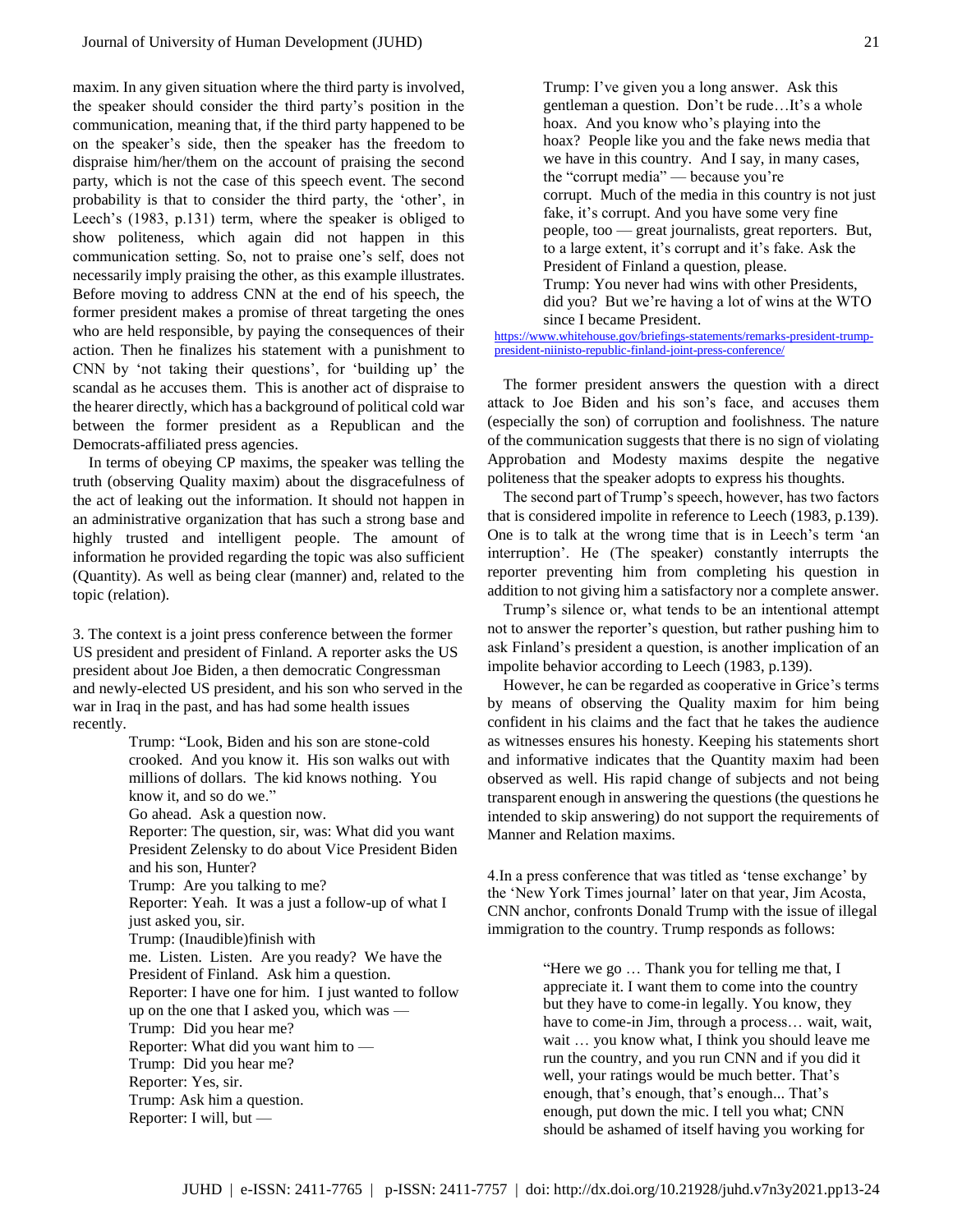them. You are a rude terrible person. You shouldn't be working for CNN… when you report fake news, which CNN does a lot, you are the enemy of the people."

<https://www.youtube.com/watch?v=v3abZ4aAGUU>

The tension is sensed from the first sentence uttered. By stating 'here we go', the hearer gives the impression that what is coming (what the reporter has to say) is repetition and not interesting. Then, he thanks the reporter, sarcastically, for giving him the information (that he did not need apparently), and all this is not a positive beginning.

Then in saying 'wait, wait, wait' three times frequently, Trump does not ask the reporter to fall silent but, he orders him to do so. The repetition of the same word 'wait', at one time, indicates violation to the quantity maxim of the cooperative principle in addition to violating the 'Approbation and Modesty' maxims in terms of dispraising the hearer and misuse of power.

Trump again adopts the imposition attitude by saying that he is the president and he knows how to run the country the best way and that the reporter should do his job which is reporting. Then, Trump attacks the agency by accusing them of having a low rating. Trump goes on dispraising the reporter and the agency by stating that the agency should be ashamed of them to have him, which is an obvious dispraise to the reporter and his channel. He goes on humiliating both the reporter and the agency for spreading fake news, and finally accuses them of being 'the enemy of people'.

#### *C. Agreement and Sympathy*

1. A reporter asks the president if, he is going to continue the tense communication with them, by saying 'calling us losers to our faces and all that and, is this what is gonna be like covering you and your president? We're gonna have this kind of navigation in the press room?

Donald Trump answers as follows:

"No, Not all of you, just many of you. Yes it is gonna be like this, David. If the press writes false stories, like they did with this .… and then we have to read probably labialized stories certainly clause, and the people know the stories are false, I am gonna continue to attack the press. Look, I find the press to be extremely dishonest; I find the political press to be unbelievably dishonest. I will say that."

[https://www.youtube.com/watch?v=Y2vozC\\_kP6Q](https://www.youtube.com/watch?v=Y2vozC_kP6Q)

The term 'just many of you', relate the hearer's mind with complete disagreement. It seems that it is a premeditated attitude. Showing no signs of agreement means no sympathy as well, since observing one maxim determines the other. Trump repeats his determination of not coping with most of the press, so he is determined not to agree. He excuses his attitude with the usual accusation to the press that they are dishonest. Then he directly threatens them to their faces by saying that he will continue attacking them, which are a blatant empathy,

conflictive attitude and complete disagreement. He ends his speech with a strong accusation of the press for being dishonest, not once but twice.

2. "TRUMP: "Unfortunately, much of the media in

Washington, D.C., along with New York, Los Angeles in particular, speaks not for the people, but for the special interests and for those profiting off a very, very obviously broken system. The press has become so dishonest that if we don't talk about, we are doing a tremendous disservice to the American people... you know, fake news, fabricated deal, to try and make up for the loss of the Democrats and the press plays right into it… this is fake news put out by the media. The real news is the fact that people, probably from the Obama administration because they're there, because we have our new people going in place, right now.

... There's nobody I have more respect for -- well, maybe a little bit but the reporters, good reporters. It's very important to me and especially in this position. It's very important. I don't mind bad stories. I can handle a bad story better than anybody as long as it's true and, you know, over a course of time, I'll make mistakes and you'll write badly and I'm OK with that. But I'm not OK when it is fake. I mean, I watch CNN, it's so much anger and hatred and just the hatred... have a lower approval rate than Congress. Again, I don't mind bad stories when it's true but we have an administration where the Democrats are making it very difficult."

[https://edition.cnn.com/2017/02/16/politics/donald-trump-news-conference](https://edition.cnn.com/2017/02/16/politics/donald-trump-news-conference-transcript/index.html)[transcript/index.html](https://edition.cnn.com/2017/02/16/politics/donald-trump-news-conference-transcript/index.html)

The former president starts his statement with an unreal expression of sadness towards the press's continued publication of fake news (about him, allegedly). By playing with words, Trump tends to manipulate the mind of his audience. He makes use of people by showing that he is saving them from all the fakeness that the news spreads about him and that he is there to tell them the truth.

He then attacks a number of newspapers and agencies by names accusing them of faking the news because they are supporting the Democrats or from the Obama administration, where according to Trump, they all are conspiring against him because he is a successful president.

To follow it with an implication of solidarity in case they were publishing even bad news but not fake, he finalizes his speech with another direct threat to CNN but this time comparing it (negatively) to the Congress in terms of low rating. It is indeed an indirect attack to the Democrats since they have their members in congress higher than the Republicans that Trump represents. Also a seemingly link of CNN to the Congress which explains his constant attack in different occasions.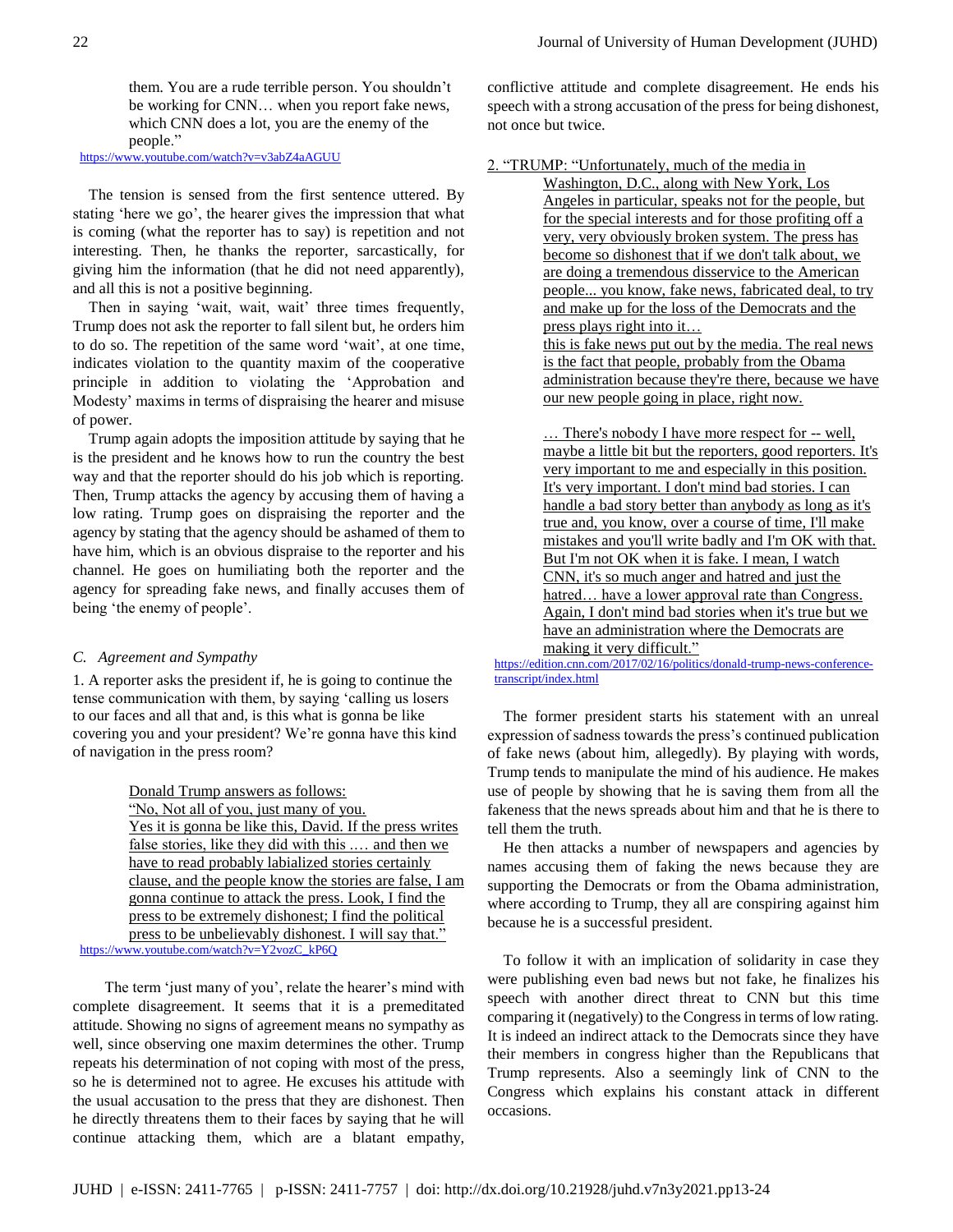3. on Dec. 24th, 2020, Trump made a tweet targeting Iran. The tweet was:

# "Some friendly health advice to Iran: If one American is killed, I will hold Iran responsible. Think it over"

The speaker (writer) starts with a direct threat to the hearer (reader)'s face in a seemingly friendly statement. It is indeed an indirect threat to the hearer by means of, we are not friends and I am warning you. The second part of the statement is a direct warning that will have absolute consequences which is explicitly apparent when the speaker shows his power and greatly imposes it on the hearer. Ending the tweet with a threeword imperative utterance forms an indirect threat and warning to the hearer, and an indirect solidarity and protection for his own people.

No signs of agreement and sympathy observed in the speech towards the hearer. The speaker uses conflictive approach since he adopts indirect threats and pre accusation to the hearer to put him in the suspect zone in case of any inconvenience in the future. He could have simply stated that, in case of any involvement of the hearer proved, and then 'we' instead of 'I' will make them pay for it. Using the pronoun 'I' diminishes the other party in communication, and yields an impression that the speaker makes decisions solely and refuses to collaborate with experts surrounding him as part of his job, and rejects negotiation fall silent s with other countries which explains his violation of the maxims of agreement and sympathy.

4. On Jan. 17<sup>th</sup>, 2021, CNN has announced the result of a poll held by them earlier issuing the Trump administration popularity. The tweet included the following:

# "President Trump will leave office with the lowest" approval rating of his presidency, with more Americans than ever in support of removing him from office, according to a new CNN poll."

Trump's popularity has drastically decreased as his final days approached in the office in 2021, especially after breaking into the Building of Congress by his supporters in a protest against the elections results earlier 2020. In addition to many unwise decisions regarding critical circumstances, the COVID-19 pandemic on top of the list where many people lost their lives as a result of Trump's unwillingness to cooperate with health professionals to save the nation as he believed that the whole pandemic is a scenario run by his enemies to turn him down. Besides, a large number of congress members from his own party had turned their back to him and voted for his second impeachment. All these are clear signs of most people's disagreement with the former president, and they had shown no empathy when it came to choose to trust another figure to run their country and the figure was from the opposite party, the Democrats, and who Trump was in obvious and public disagreement.

#### **CONCLUSIONS**

Despite the diversity in considering certain a certain act or speech event as 'polite', and the variety in strategies and to perform techniques to perform an act of politeness, being polite remains the main target of interlocutors.

The paper concludes that Donald Trump utilized direct speech acts in his tweets and press conferences, which obliged him to violate Leech's Politeness Principle and Maxims, and implicitly postulated that the violations do not contradict with cultural politeness.

However, there is no certain behavior which determines politeness at all times and there is no common method that is applicable the same way in different cultures, i.e. not every polite act has the same effect in different circumstances. Therefore, not all indirect acts are considered polite. The more direct the politer, could be postulated along with the more indirect the politer strategy.

In Donald Trump's case, despite his adaptation for a variety of strategies to deliver massages, the intention he has is often explicit. Although in political domain, the indirect strategies tend to be more favorable to keep popularity and avoid the cost of directness, for Donald Trump direct speech means honesty and frankness, and they are not expected to contradict with politeness as a principle and cultural requirement.

So, it is not the matter of classifying one speech act to be linked to a certain performance. Direct speech acts can be used collaboratively and coercively to give thanks, show appreciation, greet and assert as well as for conflictive purposes such as in cases of accusing, threatening, and cursing the others. The same applies to indirect speech acts, where the speaker can be indirectly polite by using the negative politeness strategies, as well as being indirectly impolite in cases of being sarcastic, dispraising the others, and interrupting. Hence, the paper's hypothesis is verified, which postulates that politeness could be observed using either direct or indirect speech acts.

#### **REFERENCES**

Al Juwaid, W. (2019). The *Pragmatic of cogent argumentation in British and American political debates*. Cambridge Scholar Publishing.

Black, E. (2006). Pragmatic stylistics. Edinburg university Press: Edinburg Bonvillian, N. (1993). Language, culture, and communication. Prentice-Hall,Inc. New Jersey. USA

- Chapman, S. (2011). Pragmatics. Palgrave Macmillan.
- Crystal, D. (2003). A dictionary of Linguistics & Phonetics. 5th ed. Blackwell publishing.
- Down, A., Wichmann, A. (2012). Pragmatics: An advanced resource book for students. Routledge.
- Gingrich (2017). NEWT GINGRICH, Understanding Trump. Center Street. New York.
- Herk, G. (2012). What is Sociolinguistics? Willey Blackwell.
- Holmes, J. (2013). An introduction to Sociolinguistics. 4th ed. Pearson.
- Kachru, Y. and Smith, L. (2008).Cultures, Contexts, and world Englishes.1st ed. Routledge.
- Leech, J. (1983). Principles of Pragmatics. Longman. New York.
- Levinson, Stephen C. (1983). Pragmatics. Cambridge University Press.

LoCastro, V. (2012). Pragmatics for language educators. Routledge.

Mahmood, R. K. (2016). Pragmatics between Microlinguistic and Macrolinguistic Levels of analysis, Global Journal of Foreign Language Teaching, Vol 06, Issue 3, (126-129).